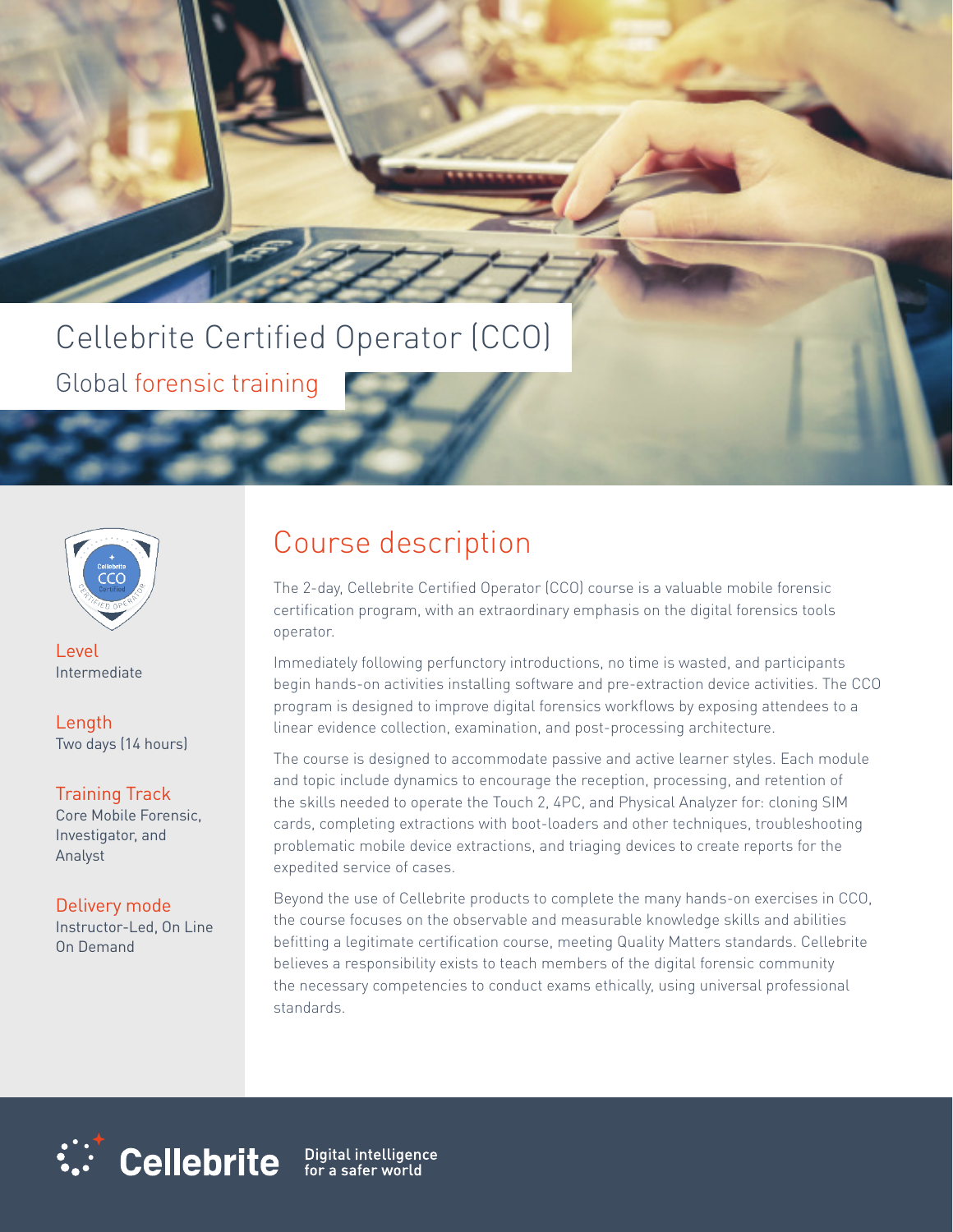## Course objectives

#### Upon successful completion of this course, the student will be able to:

- Install and configure Touch, Touch2 or 4PC and UFED Physical Analyzer software.
- Explain the best practices for the on-scene identification, collection, packaging, transporting, examination and storage of digital evidence data and devices.
- Display best practice when conducting cell phone extractions.
- Identify functions used within Touch, Touch2 or 4PC to perform supported data extractions.
- How to use triage reporting for investigation
- Demonstrate proficiency of the above learning objectives by passing a knowledge test and practical skills assessment with a score or 80% or better.

| Module                                         | Description and objectives                                                                                                                                                                                                                                                                                                                                                                                                                                                                                                                                                                                                                                                                                                                           |
|------------------------------------------------|------------------------------------------------------------------------------------------------------------------------------------------------------------------------------------------------------------------------------------------------------------------------------------------------------------------------------------------------------------------------------------------------------------------------------------------------------------------------------------------------------------------------------------------------------------------------------------------------------------------------------------------------------------------------------------------------------------------------------------------------------|
| Introduction                                   | • Describe Cellebrite's core training and certification process.<br>• Recount Cellebrite's accolades and accomplishments.<br>• Recognize the abilities of Cellebrite Platforms and digital forensic solutions.<br>Explain the legal responsibilities of practitioners using Cellebrite products, software, and services.                                                                                                                                                                                                                                                                                                                                                                                                                             |
| <b>Forensic Handling</b><br>of Mobile Devices  | • Recognize legal considerations for seizing and searching devices.<br>• Examine mobile device and internet of things (IoT) technologies of value in an investigation<br>• Describe the phases of the digital forensics process.<br>• Relate the correct procedures for identifying and handling digital evidence devices as first responders.<br>• Identifying Devices on Scene (Make and Model)<br>• Identify various locking mechanisms found on mobile devices.<br>• Explain best practices to document mobile device investigations.<br>• Reader Search Techniques.<br>• Shielding and Isolation Techniques and Considerations<br>• Discovery of On-State Device Collection Procedures<br>• Discovery of Off-State Device Collection Procedures |
| Touch2 and 4PC<br>Familiarization              | • List the components, features, or functions for the Touch2 and 4PC<br>• Describe how to purchase and maintain the license UFED technology.<br>• Discuss how to update software and firmware for Touch2 and 4PC<br>• Implement an installation of 4PC on a computer workstation.<br>• Modify Touch2 and 4PC configurations for the extraction of different devices and investigative needs.                                                                                                                                                                                                                                                                                                                                                         |
| Cellebrite<br><b>Extraction</b><br>Methodology | • Best Practice for Extractions<br>• Android Screen Locks<br>• Passcodes on iOS Devices<br>• SD Card Types<br>• Explain the SIM file system organization.<br>• Complete SIM card extractions and cloning using Touch2/4PC.<br>• Using the Phone Power-Up Cable<br>• UFED Extractions<br>• Data Extraction Approaches<br>• Extraction Method Options<br>• Extraction Connection Interfaces<br>• UFED Camera Services.                                                                                                                                                                                                                                                                                                                                 |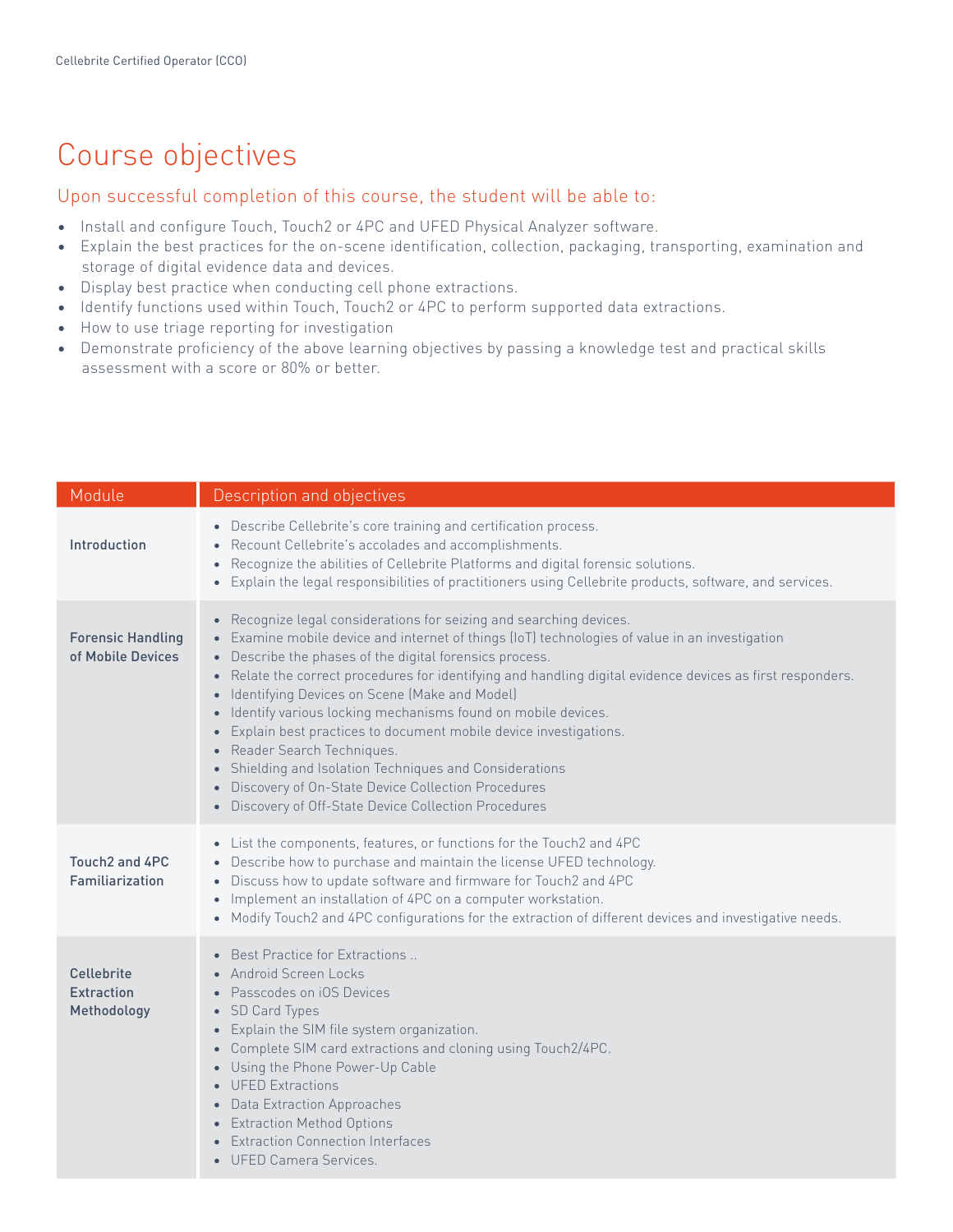| Module                                         | Description and objectives                                                                                                                                                                                                                                                                                                                                                                                                                                                                                                                                                                                |
|------------------------------------------------|-----------------------------------------------------------------------------------------------------------------------------------------------------------------------------------------------------------------------------------------------------------------------------------------------------------------------------------------------------------------------------------------------------------------------------------------------------------------------------------------------------------------------------------------------------------------------------------------------------------|
| Cellebrite<br><b>Extraction</b><br>Methodology | • Extraction Methods Explained - Physical<br>• Extraction Methods Explained - Physical w/Client.<br>• What is a Boot Loader?<br>• File System Extractions Explained<br>• Extraction Methods Explained - File System<br>• Physical Analyzer Extractions<br>· iOS Advanced Logical Extractions Output Described.<br>• Hand Scroll Techniques<br>• Post Extraction Evidence Handling<br>• Extraction Methods FAQ (Logical, File System, Android Backup, APK Downgrade, Physical Extraction,<br>Advanced ADB, Advanced ADB (Generic), ABD (Rooted), Boot Loader, Smart ADB, CAS, EDL, Password<br>Lock/Bypass |
| <b>Triage Reporting</b>                        | • Triage Reporting - User Data.<br>• Triage Reports for Further Investigation<br>Triage Analysis Obstacles<br>$\bullet$<br>• Triage and Reader as a Force Multiplier<br>• Reader Capabilities<br>• Triaging with Physical Analyzer<br>• SMS - Triage May Require Additional Decoding<br>• Searches and Filters - Overview<br>• Tagging Items of Interest<br>• Initiating the Creation of a Triage Report<br>The Report Wizard<br>$\bullet$<br>• Generating the Report<br>• Passwords and Encryption<br>Reader Software<br>Reporting - What to do After Reader is Distributed<br>$\bullet$                 |

#### Important notice: required materials for CCO online on demand

Online On-Demand classes are designed for students who already own or have access to currently licensed Cellebrite hardware and software, prior to starting the class. Students who do not already own or have access to currently licensed Cellebrite hardware and software are encouraged to take our Instructor-Led or Live Online classes.

Read more about the Required Hardware, Software, and Materials for our Online On-Demand classes at: cellebritelearningcenter.com